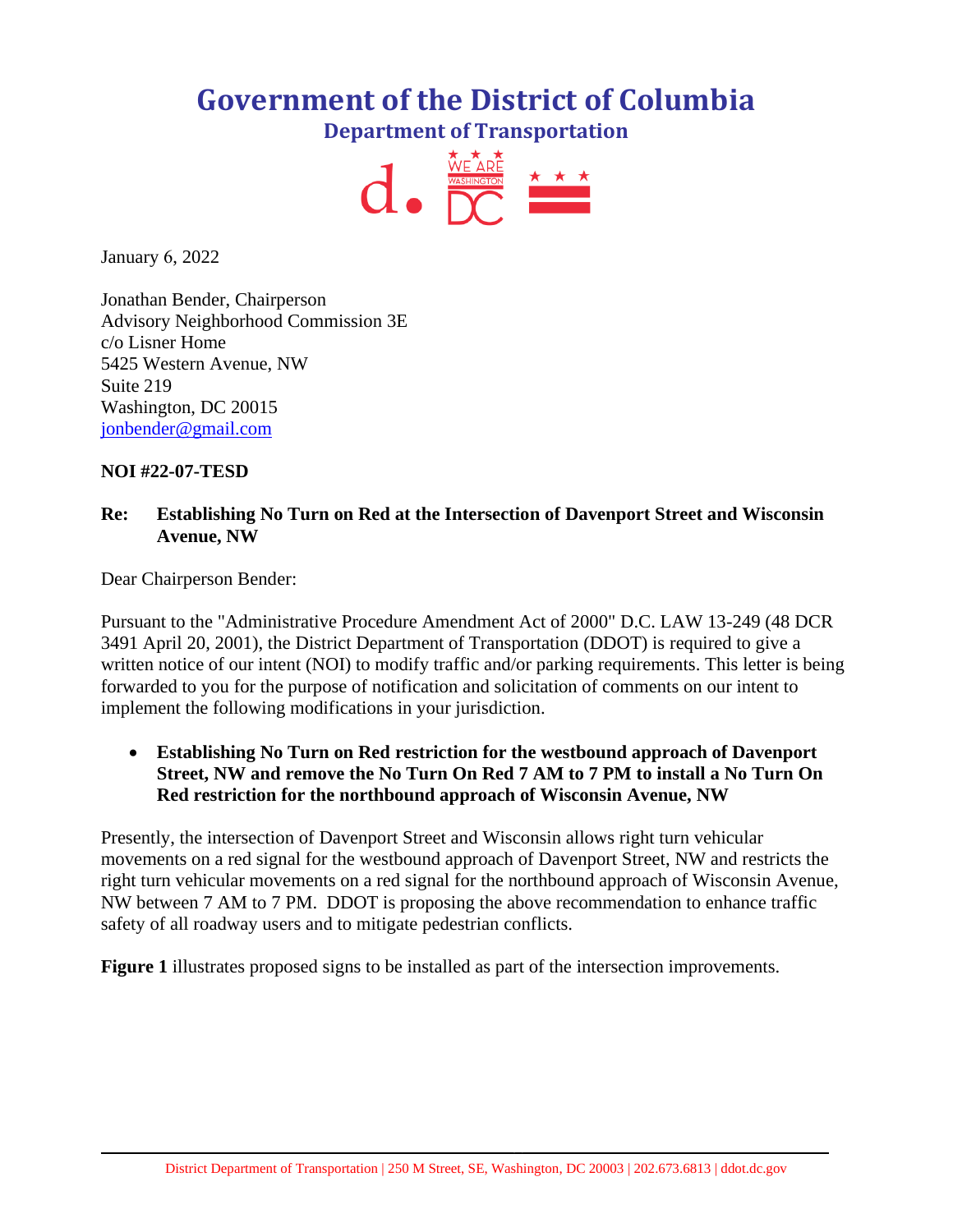

*Figure 1: Proposed Improvements at Davenport Street and Wisconsin Avenue NW*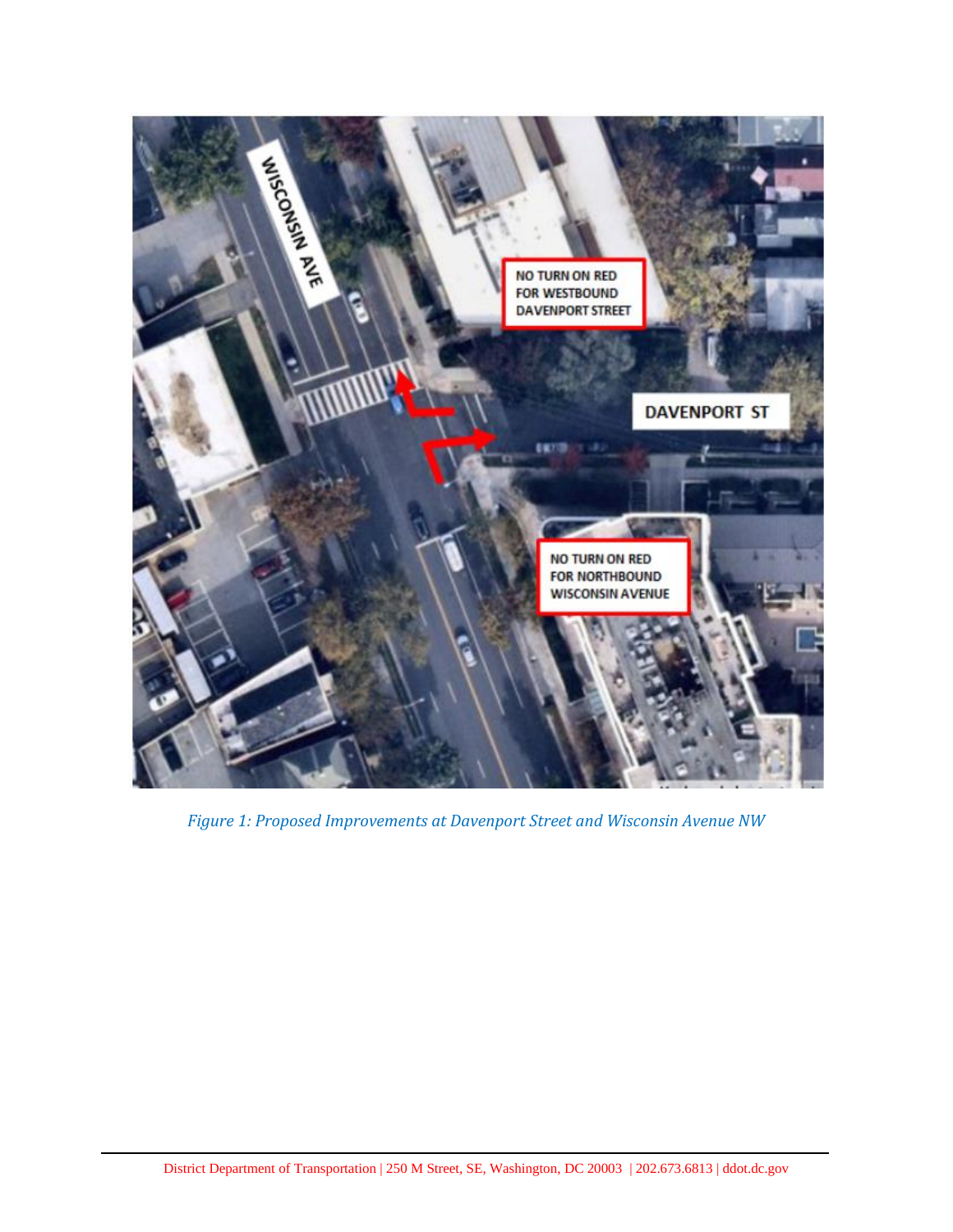All comments on this subject matter must be filed in writing by Friday, February 18, 2022 (thirty business days after the date of this notice), with the District Department of Transportation, Project Delivery Administration, Traffic Engineering and Safety Division, 250 M Street, S.E. Washington, D.C. 20003.

If you would like to check the status of this Notice of Intent (NOI), please visit DDOT's website at [https://ddot.dc.gov/service/ddot-notice-intent.](https://ddot.dc.gov/service/ddot-notice-intent) If you are having any trouble accessing the NOI site or are unable to do so, please contact the DDOT Customer Service Clearinghouse at 202-671-2800.

Sincerely,

Salve Nalma

Sahar Nabaee, Traffic Safety Manager Traffic Engineering and Safety Division Project Delivery Administration

CC: Commissioner Tom Quinn, 3F04 Nyasha Smith, Secretary to the Council of the District of Columbia Dee Smith, Deputy Chief of Staff, Councilmember Mary M. Cheh, Ward 3 Tony Donaldson Jr., Ward 3 Liaison, Mayor's Office of Community Relations (MOCRs) Christian Piñeiro, DDOT Community Engagement Specialist

Language Access Statement

The District Department of Transportation (DDOT) is committed to ensuring that no person is excluded from participation in, or denied the benefits of, its projects, programs, activities, and services on the basis of race, color, national origin, gender, age, or disability as provided by Title VI of the Civil Rights Act of 1964, the Americans with Disabilities Act and other related statutes. In accordance with the D.C. Human Rights Act of 1977, as amended, D.C. Official Code sec. 2-1401.01 et seq. (Act), the District of Columbia does not discriminate on the basis of actual or perceived: race, color, religion, national origin, sex, age, marital status, personal appearance, sexual orientation, gender identity or expression, familial status, family responsibilities, matriculation, political affiliation, genetic information, disability, source of income, status as a victim of an intrafamily offense, or place of residence or business. Sexual harassment is a form of sex discrimination which is prohibited by the Act. In addition, harassment based on any of the above protected categories is prohibited by the Act. Discrimination in a violation of the Act will not be tolerated. Violators will be subject to disciplinary action.

If you need special accommodations or language assistance services (translation or interpretation) please contact Cesar Barreto at 202-671-2829 or Cesar.Barreto@dc.gov.

If you need language assistance services (translation or interpretation), please contact Karen Randolph at 202-671-2620 or Karen.Randolph@dc.gov.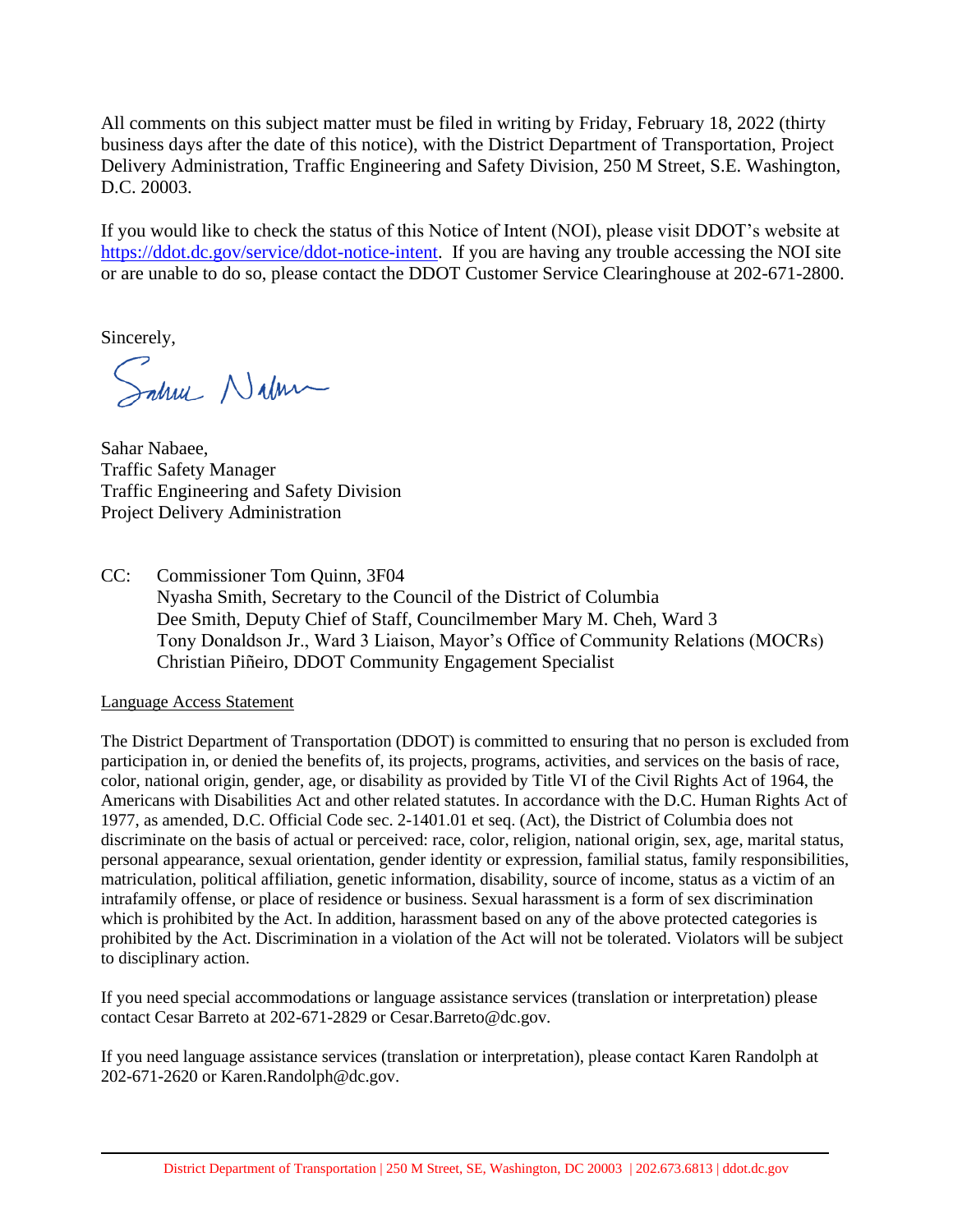## AYUDA EN SU IDIOMA

Si necesita ayuda en Español, por favor llame al 202-671-2700 para proporcionarle un intérprete de manera gratuita.

#### AVISO IMPORTANTE

Este documento contiene información importante. Si necesita ayuda en Español o si tiene alguna pregunta sobre este aviso, por favor llame al 202-671-2620. Infórmele al representante de atención al cliente el idioma que habla para que le proporcione un intérprete sin costo para usted. Gracias.

#### AIDE LINGUISTIQUE

Si vous avez besoin d'aide en Français appelez-le 202-671-2700 et l'assistance d'un interprète vous sera fournie gratuitement.

## AVIS IMPORTANT

Ce document contient des informations importantes. Si vous avez besoin d'aide en Français ou si vous avez des questions au sujet du présent avis, veuillez appeler le 202-671-2700. Dites au représentant de service quelle langue vous parlez et l'assistance d'un interprète vous sera fournie gratuitement. Merci.

# GIÚP ĐỠ VỀ NGÔN NGỮ

Nếu quý vị cần giúp đỡ về tiếng Việt, xin gọi 202-671-2700 để chúng tôi thu xếp có thông dịch viên đến giúp quý vị miễn phí.

# THÔNG BÁO QUAN TRỌNG

Tài liệu này có nhiều thông tin quan trọng. Nếu quý vị cần giúp đỡ về tiếng Việt, hoặc có thắc mắc bề thông báo này, xin gọi 202-671-2700. Nói với người trả lời điện thoại là quý vị muốn nói chuyện bằng tiếng Việt để chúng tôi thu xếp có thông dịch viên đến giúp quý vị mà không tốn đồng nào. Xin cảm ơn.

#### የቋንቋ እርዳታ

በአማርኛ እርዳታ ከፈለጉ በ 202-671-2700 ይደውሉ። የነፃ አስተርጓሚ ይመደብልዎታል።

#### ጠቃሚ ማስታወቂያ

ይህ ሰነድ ጠቃሚ መረጃ ይዟል። በአማርኛ እርዳታ ከፈለጉ ወይም ስለዚህ ማስታወቂያ ጥያቄ ካለዎት በ 202-671-2700 ይደውሉ። የትኛውን ቋንቋ እንደሚናገሩ ለደንበኞች አገልግሎት ተወካይ ይንገሩ። ያለምንም ክፍያ አስተርጓሚይመደብልዎታል። እናመሰግናለን።